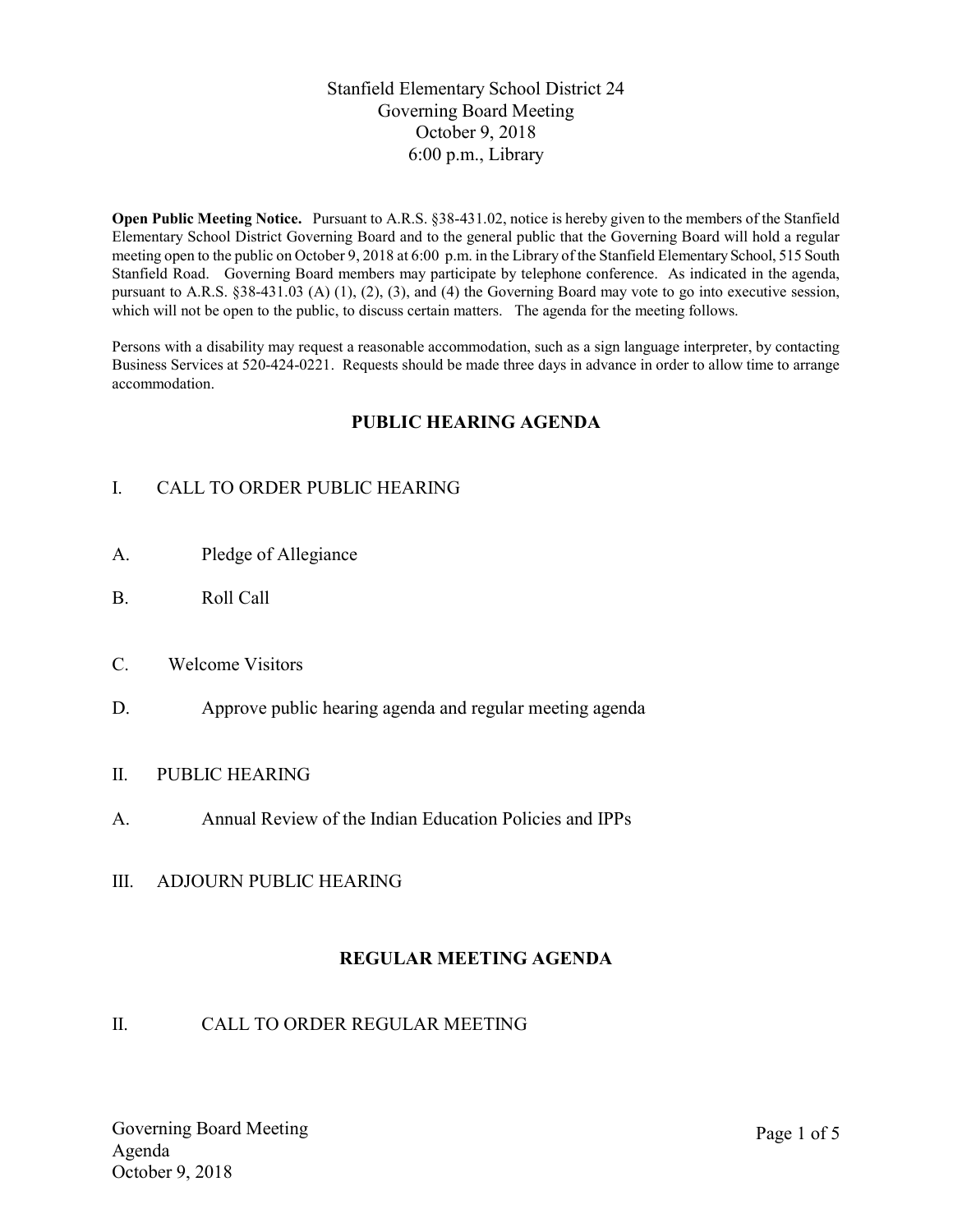## III. CALL TO THE PUBLIC

Guidance for Public Participation in Board Meetings is provided in Policy BEDH. The President may recognize individuals wishing to address the Board under Call to the Public or under the item on the Agenda they wish to address. Each individual will be allowed five minutes unless additional time was requested and granted in advance by the Superintendent or President. ARS 38-432.02(H) provides that Board members shall not respond to comments unless the item is on the agenda. Pursuant to Federal Public Law 103-382, Title 8 (Impact Aid), and the District's Indian Education Policy (IGAK), this call is for any member of our district.

The Board shall not hear personal complaints against school personnel or a person connected with the district. A procedure is provided by the Board for disposition of legitimate complaints in Policies KL, KB and KLD.

## LLAMADA AL PÚBLICO

La póliza BEDH, provee una guía publica para participar en juntas de la Mesa Directiva. El presidente de la Mesa Directiva puede reconocer a los individuos que desean dirigirse a la mesa bajo llamada al público o bajo el artículo en la agenda que desean tratar. A cada individuo se le otorgaran cinco minutos de tiempo, a menos que el Presidente o Superintendente le hayan concedido tiempo adicional por adelantado. La Póliza ARS 38- 432.02 dice que ningún miembro de la mesa responderá a ningún tipo de comentarios de temas que no estén en la agenda. De conformidad con la Ley Pública Federal 103-382, Título 8 (Impact Aid) y la Política de Educación Indígena del Distrito (IGAK), esta convocatoria es para cualquier miembro de nuestro distrito.

La mesa no oirá quejas personales en contra de personal de la escuela o personas que tengan alguna conexión con el Distrito. Para este tipo de quejas la mesa provee otro tipo de procedimientos para la disposición de quejas legítimas las cuales se encuentran en las siguientes Pólizas KL, KB, y KLD.

## IV. APPROVAL OF MINUTES

Approve the September 5, 2018 executive governing board meeting minutes and September 18, 2018 regular governing board meeting minutes.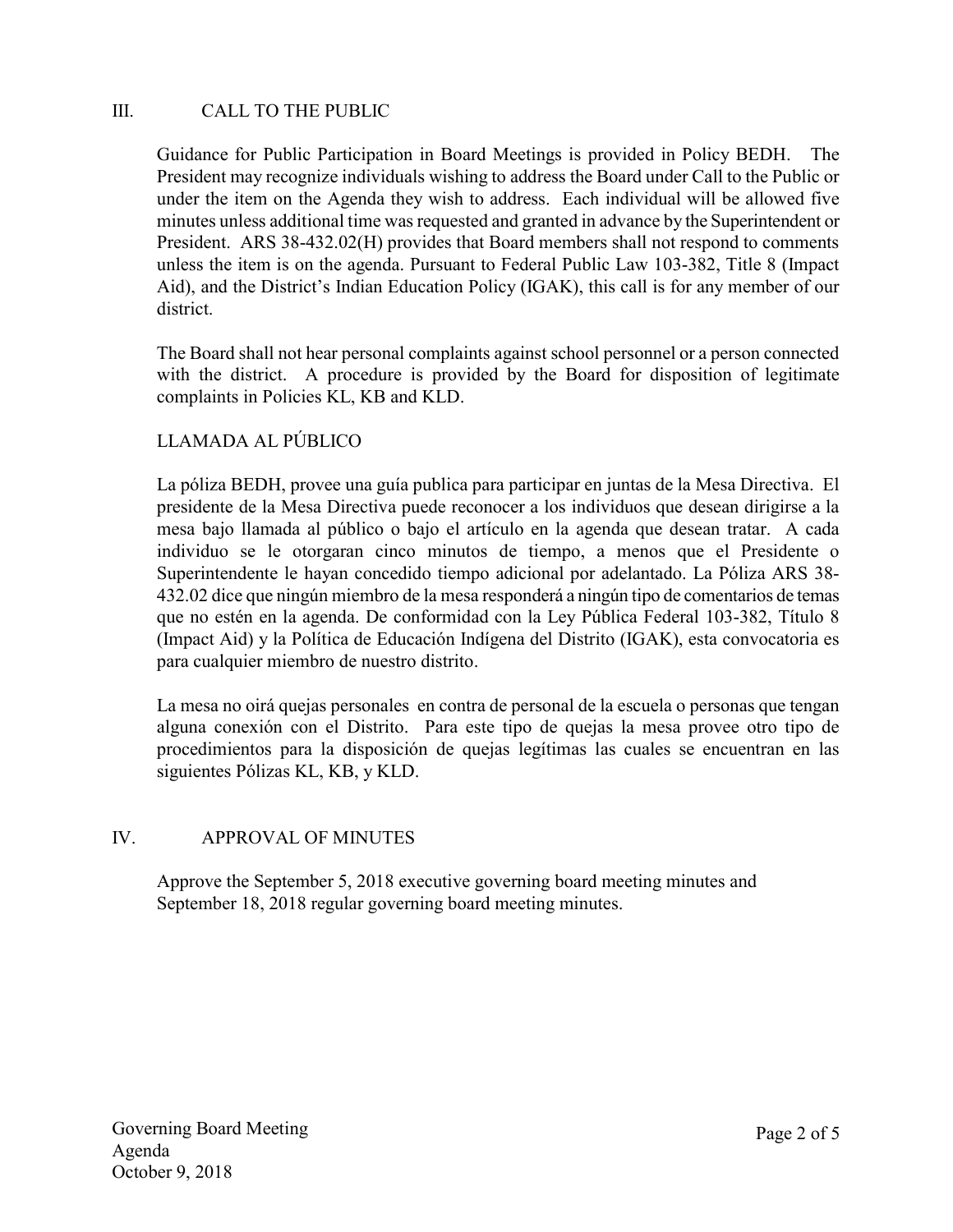### V. AWARDS AND RECOGNITIONS

- A. Students of the Month
- B. Employees of the Month

#### VI. REPORTS

- A. Superintendent's Report
	- 1. Rainy Day Calendar Changes
	- 2. Audit Visit in November
- B. September Public Funds Expenditure Reports (Pages 1-4)
- C. September Student Activities Report (Page 5)
- D. Principal's Report (Page 6-7)
	- 1. Presentation-AZ Merit Assessment Results
	- 2. Discipline Report
- E. Operations Support Services Reports (Pages 8 9) 1. Operations 2. Technology

#### VII. NEW BUSINESS ACTION ITEMS – PERSONNEL

All hiring is pending satisfactory completion of background investigation, records verification, and fingerprint report.

A. Accept resignation for Leticia Luna, Substitute Food Service, effective September 19, 2018 (Page 10)

B. Accept resignation of Mariette Massoud, Secretary, effective October 28, 2018(Page 11)

C. Approve hire effective September 25, 2018, Notice of "At-Will" Appointment – Initial 189-day schedule for Jennifer Ahumada, Instructional Aide

### VIII. NEW BUSINESS ACTION ITEMS – BUSINESS

#### A. Ratify approval of payroll vouchers

- 1. PV6 \$ 134,565.34
- 2. PV7 \$139,465.12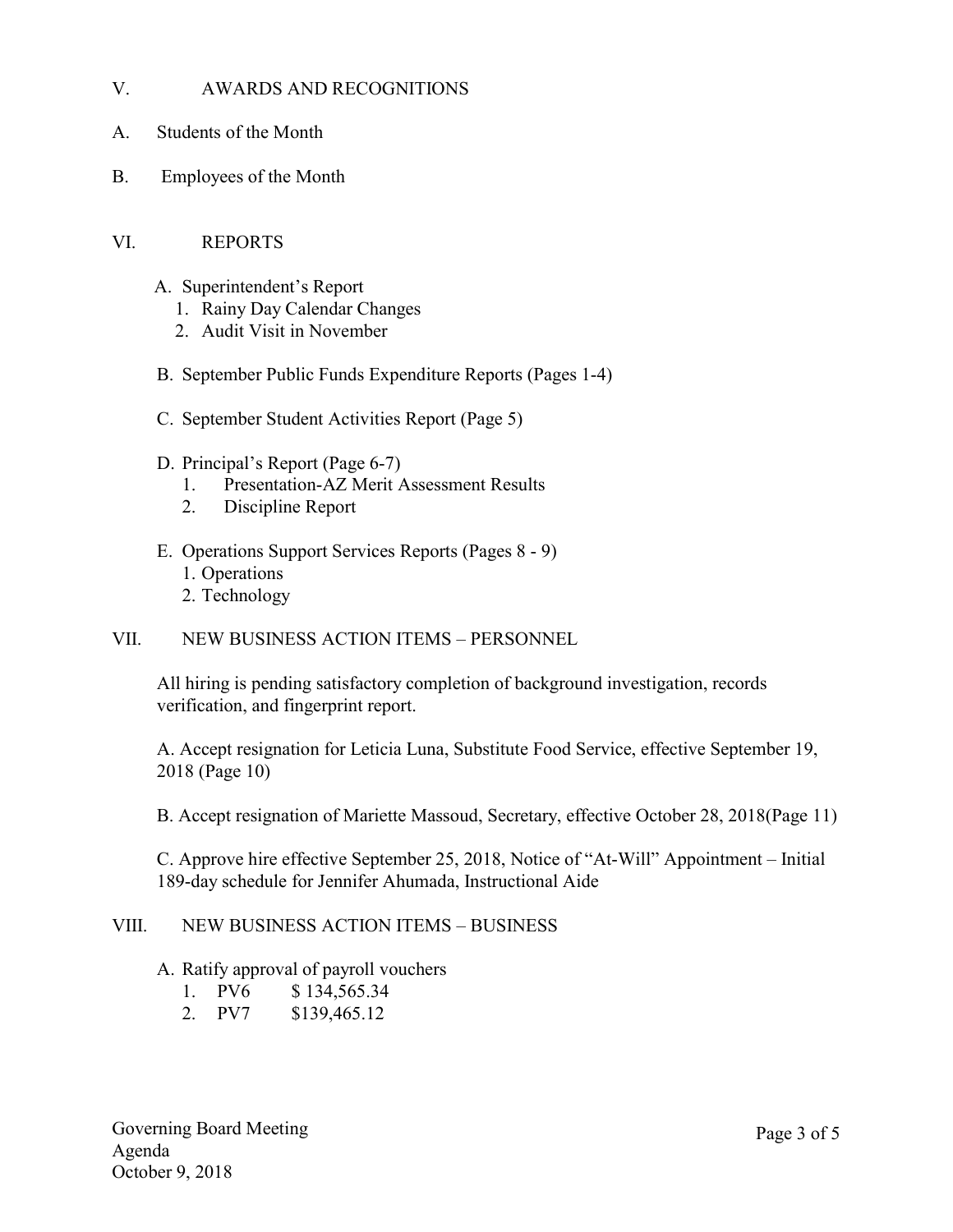- B. Ratify approval of expense vouchers
	- 1. EV1906 \$374,852.44
	- 2. EV1907 \$32,095.28
	- 3. EV1908 \$31,244.15
- C. Discuss and take possible action under the authority of Governing Board Policy BGF, the Board may consider suspending Governing Board Policy BGB, as it pertains to a first and second reading of adjustments to policy, for the purpose of addressing item #D on this agenda.

### (I move that we approve waiver of BGB as it pertains to first and second reading of adjustments to policy on this agenda.)

- D. Adopt of PA644- IHB-R-E-Special Instructional Programs upon first and second reading per Policy BGF.
- E. Approve the 2017-18 Annual Financial Report (Front Pocket)

F. Approve the revised Intergovernmental Agreement with Pinal County and ratify approval of the Superintendent's signature on the Intergovernmental Agreement between SESD and the Pinal County Education Service Consortium for services from July 1, 2018 through June 30, 2019

- G. Approve the FY18 Preventative Maintenance Reporting Statement (Page 12)
- H. Approve joint fundraiser between Stanfield Elementary School and PTO for Fall Carnival in November. All active clubs with booths will receive proceeds of tickets redeemed at booth. Rest of proceeds will benefit student council. PTO will keep all money raised at their booth and be reimbursed for any tickets that they take place of money.
- I. Discuss and take possible actions regarding ASBA by laws and to direct Superintendent to propose changes for Proposal A or Proposal B.

#### IV. NEW BUSINESS NON-ACTION ITEMS

A. Policy Advisories, First Reading: 1. PA645 JLCB-E-(Immunization of Students-ADHS Revised-October 2018)

#### IX. OLD BUSINESS ACTION ITEMS

- A. Policy Advisories, Second Reading and Adoption:
	- 1. PA 625 BCB-Board Member Conflict of Interest BCB-E
	- 2. PA 626 BE- School Board Meetings
	- 3. PA627 BEDF Voting Method
	- 4. PA628 BEDG-R Minutes

Governing Board Meeting Agenda October 9, 2018